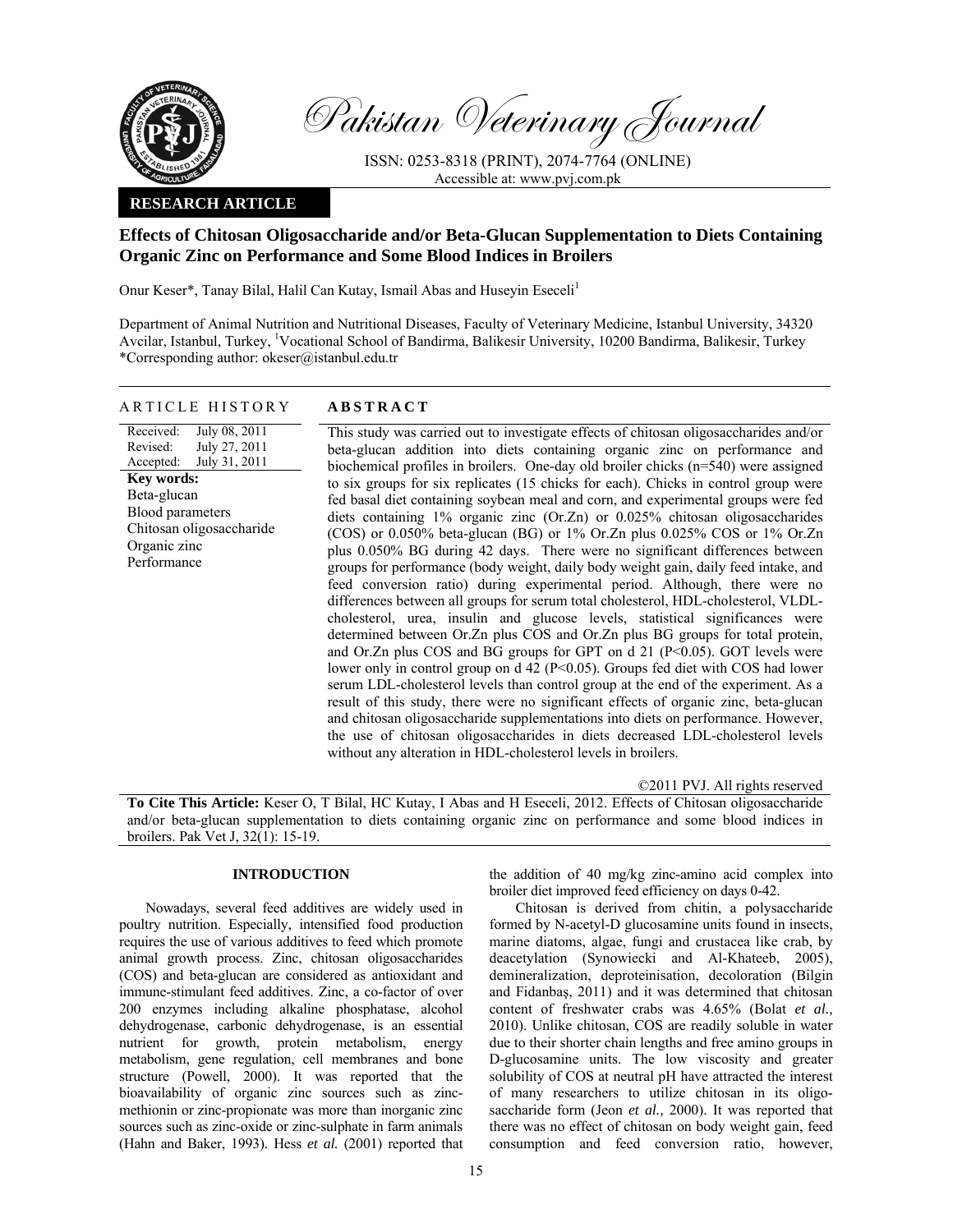abdominal fat and lipase activity in small intestines were lower without any alteration in total lipase activity in broilers (Kobayashi *et al.,* 2002). Shi *et al.*(2005) reported that optimum growth performance, feed efficiency and protein utilization were determined in broilers fed diets contained 0.5 and 1.0 g/kg chitosan. Huang *et al.* (2005) reported that the best results for performance and ileal digestibility of nutrients in broilers were obtained by the addition of 100 and 150 mg/kg COS rather than those of groups fed diets with 0 and 50 mg/kg COS.

Glucans with  $β-1,3$  and 1,6 glycosidic linkages ( $β$ glucan) are major structural components of yeast and fungal cell walls (Jorgensen and Robertsen, 1995). In an experiment conducted to evaluate the efficacy of β-glucan on broilers, it was reported that the addition of 0.04 % βglucan to diet had beneficial effect on growth performance and immunity (Chae *et al.,* 2006).

## **MATERIALS AND METHODS**

**Animal Care and Experimental Diets:** A total of 540 day-old male Ross broiler chicks were used in this study. Birds were assigned to six dietary treatment groups (15 birds/pen and 6 pens/treatment) according to body weight to equalize the mean body weight in each group. Room temperature was maintained at 33ºC for first 3 d, which was gradually reduced by 3ºC a week until reaching 24ºC. During the entire experiment, 24-h constant light and ventilation were maintained. A corn-soybean meal basal diet was formulated and used adequate in all nutrients (NRC, 1994). Basal diet composition for starter (d 1-21) and grower (d 22-42) phase are listed in Table 1. All diets were fed in mesh form. Control group were fed basal diet and other 5 experimental groups were fed basal diet supplemented with 1% zinc propionate as organic zinc [(Or.Zn), purchased from Alltech Bioteknoloji Ltd., Izmir, Turkey] or 0.025% chitosan oligosaccharide [(COS), purchased from GlycoBio Company, Dalian, China] or 0.05% beta-glucan [(BG), purchased from Centurk Organik Urunler San. Tic. Ltd., Derince, Kocaeli, Turkey] or 1% Or.Zn plus 0.025% COS or 1% Or.Zn plus 0.05% BG. Chicks were provided *ad libitum* access to feed and water. Experimental design is presented in Table 2.

**Sample Collection and Analytical Profiles:** Chicks were weighed individually at the beginning of study for initial body weights. On d 21 and 42, broilers were fasted for 12 h and then weighed. Amounts of offered feeds and refused feeds were recorded daily and feed consumption was determined at the end of experiment. Data were recorded for statistical performance analysis for body weight (BW), average daily gain (ADG), average daily feed intake (ADFI) and feed conversion ratio (FCR). Diets for each group were prepared for starter (d 1-21) and grower (d 22- 42) phase, and samples of each diet were collected and chemical analyses was carried out according to the standard procedures of Association of Official Analytical Chemists (AOAC, 1990) being presented in Table 1.

Blood samples were collected from 12 chicks selected randomly from each group on d 21 and 42. 144 samples were taken from brachial vein by using vacuum tubes before morning feeding. Serum samples were separated by centrifugation and stored at -20ºC for analyses.

**Table 1:** Composition of basal diets and nutrient levels

|                                  |       | Starter (d 0-21) Grower (d 22-42) |
|----------------------------------|-------|-----------------------------------|
| Ingredients (%)                  |       |                                   |
| Corn                             | 57.40 | 65.40                             |
| Corn starch                      | 1.00  | 1.00                              |
| Soybean meal                     | 35.50 | 27.30                             |
| Sunflower meal                   | 1.30  | 1.50                              |
| Salt                             | 0.25  | 0.25                              |
| Dicalcium phosphate              | 2.10  | 2.10                              |
| Limestone                        | 1.20  | 1.20                              |
| Methionine                       | 0.08  | 0.08                              |
| Vitamin-mineral premix           | 1.17  | 1.17                              |
| Nutritional content (calculated) |       |                                   |
| ME, MJ/kg                        | 12.34 | 12.74                             |
| CP. %                            | 21.00 | 18.20                             |
| Ca, %                            | 0.99  | 0.99                              |
| P. %                             | 0.44  | 0.44                              |
| Na, %                            | 0.20  | 0.20                              |

\* Provided per kg of diet: vitamin A, 1204 µg; cholecalciferol, 25 µg; vitamin E, 4.5 mg; riboflavin, 2.25 mg; niacin, 15.0 mg; d-pantothenic acid, 4.0 mg; folic acid, 0.25 mg; vitamin B12, 5 µg; choline chloride, 200 mg; thiamine, 0.5 mg; biotin, 25 µg; ethoxyquin, 12.5 mg; menadione sodium bisulfite, 1.25 mg; pyridoxine, 0.5 mg; manganese, 24.9 mg; zinc, 22 mg; iodine, 0.2 µg; iron, 13.6 mg; copper, 1.6 mg.

|  |  |  | Table 2: Experimental design |  |
|--|--|--|------------------------------|--|
|--|--|--|------------------------------|--|

| Groups        | n. | Replicates Diets |                                         |
|---------------|----|------------------|-----------------------------------------|
| Control       | 15 | 6                | Basal diet                              |
| Or.Zn         | 15 | 6                | Basal diet + 1% Or.Zn                   |
| COS           | 15 | 6                | Basal diet $+0.025\%$ COS               |
| ВG            | 15 | 6                | Basal diet $+$ 0.05% BG                 |
| $Or.Zn + COS$ | 15 | 6                | Basal diet $+$ 1% Or. Zn $+$ 0.025% COS |
| $Or.Zn + BG$  | 15 | 6                | Basal diet + 1% Or. Zn + 0.05% BG       |

Serum triglyceride, free fatty acids, total cholesterol, HDL-cholesterol, LDL-cholesterol, total protein, glucose, urea, GOT and GPT levels were detected with a commercial kit (Accurex Biomedical Pvt. Ltd., Boisar, Thane, India) by automatic analyser (Hitachi-704). Insulin levels were detected with DRG® commercial ELISA kit (DRG Instruments GmbH, Germany Division of DRG International Inc. Frauenbergstraße 18, D-35039 Marburg, Germany) by ELISA.

**Statistical Analysis:** Statistical analyses were performed by using software package program (SPSS for windows, Standard version 10.0, 1999; SPSS Inc., Headquarters, Chicago, IL, USA) package software. One way analysis of variance (ANOVA) was used for each experiment and mean differences were determined by Duncan's multiple range tests.

#### **RESULTS**

BWs (initial, on d 21 and 42), ADGs, ADFIs and FCRs (d 0-21, 22-42 and 0-42) are given in Table 3. There were no significant differences between groups for BW, ADG, ADFI and FCR during the experiment (P>0.05).

The levels of total cholesterol, triglyceride, LDLcholesterol, HDL-cholesterol, VLDL-cholesterol, free fatty acids (FFA), total protein, urea, insulin, glucose, GOT and GPT determined in serum samples obtained from broilers on d 21 and 42 are presented in Table 4.

There were no significant differences between groups for serum total protein, HDL-cholesterol, VLDLcholesterol, urea, insulin and glucose levels in both period (P>0.05). Although there were no differences between groups for triglyceride levels on d 21, group Or.Zn plus COS had lower serum triglyceride levels than those of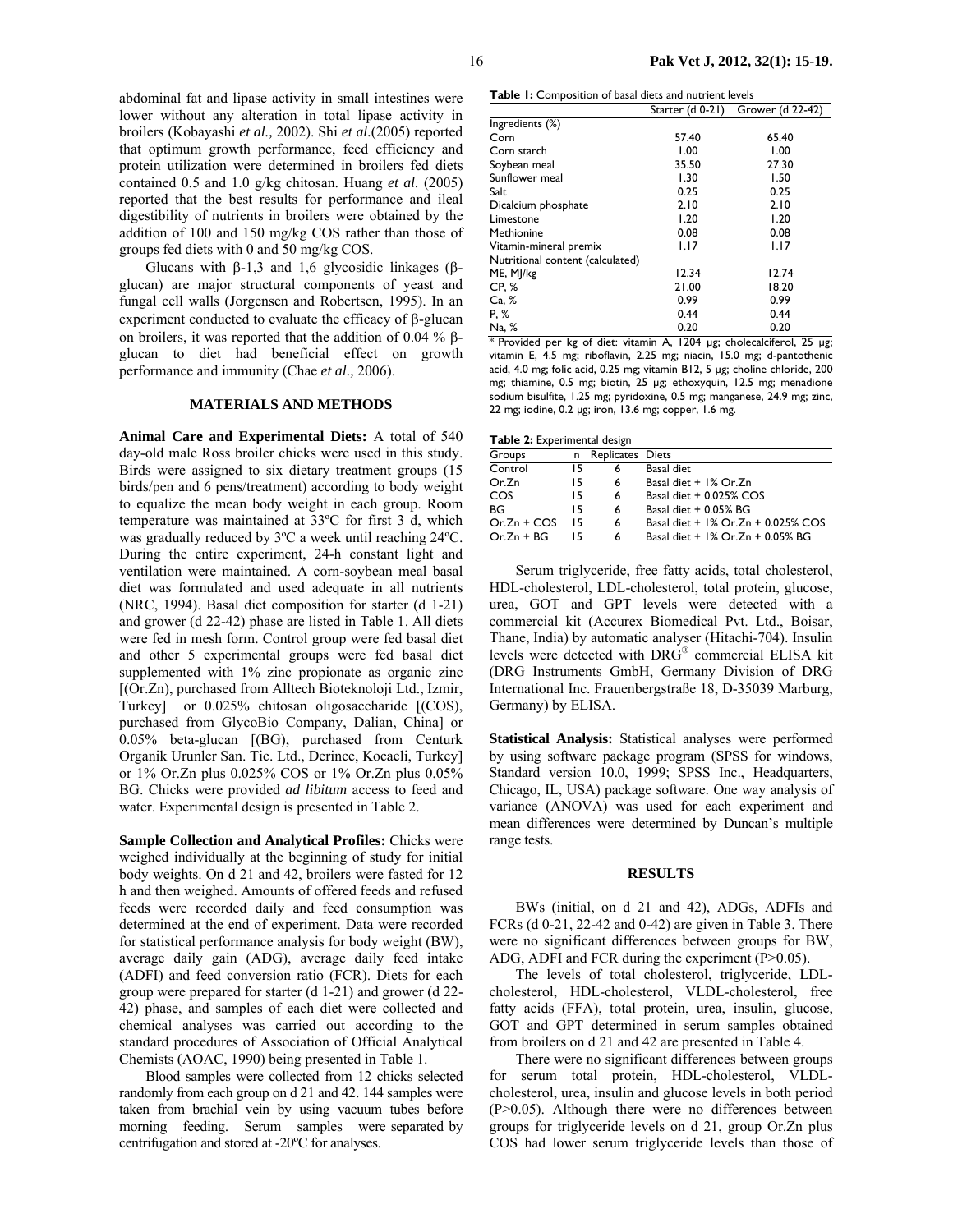| <b>EXECUTE:</b> $\frac{1}{2}$ . Ferror mance values of profilers (i) – $\frac{1}{2}$ |                  |                  |                  |                      |                     |                  |  |
|--------------------------------------------------------------------------------------|------------------|------------------|------------------|----------------------|---------------------|------------------|--|
| Parameter/days                                                                       | Control          | Or.Zn            | COS              | ВG                   | Or.Zn+COS           | $Or.Zn+BG$       |  |
| BW(g)                                                                                |                  |                  |                  |                      |                     |                  |  |
| Initial                                                                              | $40.36 \pm 0.39$ | $41.13 \pm 0.49$ | $40.40 + 0.40$   | $41.43 \pm 0.45$     | $41.26 \pm 0.43$    | $40.93 \pm 0.36$ |  |
| d21                                                                                  | $663.14+11.52$   | 709.14±16.97     | $677.43 + 21.82$ | 666.94+19.00         | $678.6$   + $10.45$ | $686.57 + 12.25$ |  |
| $d$ 42                                                                               | 2061.05+31.47    | 2096.15+51.53    | 2178.09 ± 57.46  | 2101.52+45.77        | 2060.12+47.07       | 2134.28+49.20    |  |
| ADG (g/day)                                                                          |                  |                  |                  |                      |                     |                  |  |
| d 0-21                                                                               | $29.65 \pm 0.19$ | $31.81 \pm 0.22$ | $30.33 \pm 0.25$ | $29.78 \pm 0.18$     | $30.35 \pm 0.20$    | $30.74 \pm 0.23$ |  |
| d 22-42                                                                              | $66.56 + 0.40$   | $66.05 + 0.42$   | 71.46+0.46       | $68.3$ $+0.4$ $+0.4$ | $65.78 + 0.48$      | $68.93 + 0.51$   |  |
| $d$ 0-42                                                                             | 48.11±0.45       | 48.92+0.39       | $50.89 \pm 0.42$ | 49.05±0.43           | 48.07±0.37          | 49.84±0.40       |  |
| ADFI (g/day)                                                                         |                  |                  |                  |                      |                     |                  |  |
| $d$ 0-21                                                                             | $50.74 \pm 0.46$ | $54.26 + 0.41$   | $53.13 + 0.45$   | $50.65 + 0.39$       | $48.65 + 0.43$      | $50.95 \pm 0.44$ |  |
| d 22-42                                                                              | 124.14+1.51      | 120.92+1.78      | 129.63+2.00      | 125.23+1.65          | 125.12+1.60         | $124.25 + 1.55$  |  |
| d 0-42                                                                               | $87.44 + 1.41$   | $87.59 + 1.38$   | $91.38 \pm 1.36$ | $87.94 + 1.39$       | $86.88 \pm 1.42$    | $87.60 \pm 1.35$ |  |
| <b>FCR</b>                                                                           |                  |                  |                  |                      |                     |                  |  |
| $d$ 0-21                                                                             | $1.71 \pm 0.008$ | $1.71 + 0.021$   | $1.75 + 0.014$   | $1.70 + 0.010$       | $1.60 \pm 0.013$    | $1.66 \pm 0.009$ |  |
| d 22-42                                                                              | $1.87 + 0.011$   | $1.83 \pm 0.017$ | $1.81 \pm 0.020$ | $1.83 \pm 0.015$     | 1.90±0.008          | l .80±0.0 l l    |  |
| $d$ 0-42                                                                             | $.82 \pm 0.007$  | $.79 \pm 0.013$  | 1.80±0.009       | l.79±0.008           | 1.81±0.011          | $1.76 \pm 0.015$ |  |

BW: Average body weight, ADG: Average daily gain, ADFI: Average daily feed intake, FCR: Feed conversion ratio

**Table 4:** Some blood parameters according to the groups (n=12)

**Table 3:** Performance values of broilers (n=90)

| Parameter/days            | Control                        | Or.Zn                                                                   | COS                            | BG                            | Or.Zn+COS                     | $Or.Zn+BG$                    |
|---------------------------|--------------------------------|-------------------------------------------------------------------------|--------------------------------|-------------------------------|-------------------------------|-------------------------------|
| Total cholesterol (mg/dl) |                                |                                                                         |                                |                               |                               |                               |
| d21                       | 129.50±9.33                    | 145.40±7.92                                                             | 140.53±10.59                   | 151.88±6.92                   | 129.91±7.19                   | 137.18±8.00                   |
| $d$ 42                    | $147.44 \pm 4.41$              | $146.43 \pm 2.88$                                                       | 137.27±5.20                    | 136.80±4.25                   | 139.80±3.69                   | 144.90±3.22                   |
| LDL-cholesterol (mg/dl)   |                                |                                                                         |                                |                               |                               |                               |
| d21                       | $25.91 \pm 2.39^{ab}$          | 24.11 $\pm$ 1.11 <sup>ab</sup>                                          | $23.51 \pm 2.43$ <sup>ab</sup> | $26.71 \pm 1.00^{ab}$         | $21.18 \pm 2.40^b$            | $28.31 \pm 1.88^a$            |
| d 42                      | 39.97±3.98 <sup>a</sup>        | $33.29 \pm 4.16^{ab}$                                                   | 28.90±0.91 <sup>b</sup>        | 33.60±3.13 <sup>ab</sup>      | $25.31 \pm 0.82^b$            | 34.92±3.73 <sup>ab</sup>      |
| HDL-cholesterol (mg/dl)   |                                |                                                                         |                                |                               |                               |                               |
| d21                       | $93.00 + 5.93$                 | $103.33 \pm 5.61$                                                       | 98.16±6.79                     | $105.83 \pm 4.11$             | 94.00±5.02                    | $90.33 \pm 5.59$              |
| $d$ 42                    | $92.91 \pm 1.91$               | $95.83 \pm 1.74$                                                        | $94.83 \pm 3.10$               | $91.83 \pm 2.18$              | 93.25±1.47                    | 91.66±2.46                    |
| VLDL-cholesterol (mg/dl)  |                                |                                                                         |                                |                               |                               |                               |
| d21                       | $14.70 \pm 1.13$               | $17.95 \pm 2.41$                                                        | $18.85 \pm 1.83$               | $19.33 \pm 2.24$              | $14.73 \pm 1.54$              | $18.53 \pm 1.60$              |
| $d$ 42                    | $18.41 \pm 2.20$               | $17.30 \pm 2.44$                                                        | $15.44 \pm 1.61$               | $15.50 \pm 1.05$              | $21.24 \pm 1.41$              | $19.95 \pm 2.28$              |
| Triglyceride (mg/dl)      |                                |                                                                         |                                |                               |                               |                               |
| d21                       | $60.16 \pm 5.92$               | $68.33 \pm 5.82$                                                        | 71.83±7.40                     | 74.50±13.09                   | $64.33 + 9.94$                | 58.83±5.36                    |
| $d$ 42                    | 68.75 $\pm$ 3.21 <sup>bc</sup> | 72.50±2.83abc                                                           | 75.41±3.49 <sup>ab</sup>       | 75.66±2.74 <sup>ab</sup>      | $62.66 \pm 2.60$ <sup>c</sup> | 80.50±5.25 <sup>a</sup>       |
| Free fatty acids (mg/dl)  |                                |                                                                         |                                |                               |                               |                               |
| d21                       | $5.53 \pm 0.77$                | $6.61 \pm 0.72$                                                         | $6.35 \pm 0.56$                | $6.46 \pm 0.98$               | $5.41 \pm 0.89$               | $4.81 \pm 0.42$               |
| d 42                      | 5.65 $\pm$ 0.15 <sup>b</sup>   | 6.19 $\pm$ 0.18 <sup>ab</sup>                                           | 6.01 $\pm$ 0.17 <sup>ab</sup>  | 6.05 $\pm$ 0.17 <sup>ab</sup> | 5.63 $\pm$ 0.11 <sup>b</sup>  | $6.57 \pm 0.27$ <sup>a</sup>  |
| Total protein (g/dl)      |                                |                                                                         |                                |                               |                               |                               |
| d21                       | $2.64 \pm 0.09^{ab}$           | $2.74 \pm 0.03$ <sup>ab</sup>                                           | $2.73 \pm 0.05^{ab}$           | $2.60 \pm 0.06^{ab}$          | $2.52 \pm 0.10^b$             | $2.78 \pm 0.09^a$             |
| $d$ 42                    | $3.44 \pm 0.15$                | $3.81 \pm 0.16$                                                         | $3.79 \pm 0.17$                | $3.81 \pm 0.11$               | $3.76 \pm 0.11$               | $3.72 \pm 0.13$               |
| Urea (mg/dl)              |                                |                                                                         |                                |                               |                               |                               |
| d21                       | $21.65 \pm 1.26$               | $24.40 \pm 1.15$                                                        | 20.85±1.09                     | $23.01 \pm 0.96$              | $19.98 \pm 0.74$              | $23.23 \pm 1.30$              |
| $d$ 42                    | $20.84 \pm 0.82$               | 22.10±0.30                                                              | 23.02±0.61                     | $24.24 \pm 0.32$              | 22.45±0.84                    | 24.35±0.72                    |
| Insulin (µIU/ml)          |                                |                                                                         |                                |                               |                               |                               |
| d21                       | $3.54 \pm 0.30$                | $3.85 \pm 0.25$                                                         | $4.15 \pm 0.28$                | $3.72 \pm 0.24$               | $4.09 \pm 0.28$               | $3.92 \pm 0.29$               |
| d 42                      | $3.51 \pm 0.22$                | $4.00 \pm 0.39$                                                         | 3.88±0.26                      | $3.72 \pm 0.24$               | $4.32 \pm 0.21$               | $3.60 \pm 0.26$               |
| Glucose (mg/dl)           |                                |                                                                         |                                |                               |                               |                               |
| d 21                      | 271.66±7.92                    | $263.21 \pm 4.92$                                                       | 269.28±3.33                    | 257.45±3.86                   | 259.98±9.04                   | 279.96±7.48                   |
| d 42                      | 261.55±8.46                    | $264.13 \pm 7.15$                                                       | $250.15 \pm 3.60$              | 245.58±4.82                   | 251.09±5.18                   | 263.26±5.70                   |
| GOT (IU/L)                |                                |                                                                         |                                |                               |                               |                               |
| d21                       | 257.66±6.56                    | 239.00±3.54                                                             | 241.66±4.82                    | 234.50±10.00                  | 231.00±14.45                  | 249.83±8.51                   |
| d 42                      | 242.58±9.13c                   | $268.83 \pm 4.31^b$                                                     | 292.75±4.66 <sup>a</sup>       | 277.25±5.24 <sup>ab</sup>     | 278.16±5.57 <sup>ab</sup>     | 275.33±8.11 <sup>ab</sup>     |
| GPT (IU/L)                |                                |                                                                         |                                |                               |                               |                               |
| d21                       | $4.50 \pm 0.42$ <sup>ab</sup>  | $3.50 \pm 0.67$ <sup>ab</sup>                                           | $4.50 \pm 0.42$ <sup>ab</sup>  | $5.00 \pm 0.85$ <sup>a</sup>  | $2.66 \pm 0.66$               | $3.66 \pm 0.33$ <sup>ab</sup> |
| $d$ 42                    | $3.00 \pm 0.32$                | $2.33 \pm 0.55$                                                         | $2.33 \pm 0.47$                | $1.83 \pm 0.74$               | $2.66 \pm 0.52$               | $2.66 \pm 0.52$               |
|                           |                                | a, b, c Means within a row with different superscripts differ (P<0.05). |                                |                               |                               |                               |

group COS, BG and Or.Zn plus BG on d 42 (P<0.05). Serum LDL-cholesterol concentration was significantly lower only in group Or.Zn plus COS than group Or.Zn plus BG (P<0.05), however, there were no significant differences among other groups on day 21 (P>0.05). On day 42, LDLcholesterol concentrations of group COS and Or.Zn plus COS were lower compared with control group  $(P<0.05)$ . With respect to FFA levels, there were no significant differences between groups on day 21, whereas control group and group Or.Zn plus COS had lower FFA levels than those of group Or.Zn plus BG on day 42 (P<0.05). On day 21, both serum total protein and GPT levels were lower in group

Or.Zn plus COS, and statistical significances were detected between Or.Zn plus COS and Or.Zn plus BG and between Or.Zn plus COS and BG for total protein and GPT, respectively (P<0.05). On day 42, there were no significant differences among the treatments for both parameters (P>0.05). Although serum GOT level was not statistically different between groups on day 21, it was lower in control group than other groups on day 42 (P<0.05).

### **DISCUSSION**

As it was expected, there were no differences between groups for initial BW. During the experiment,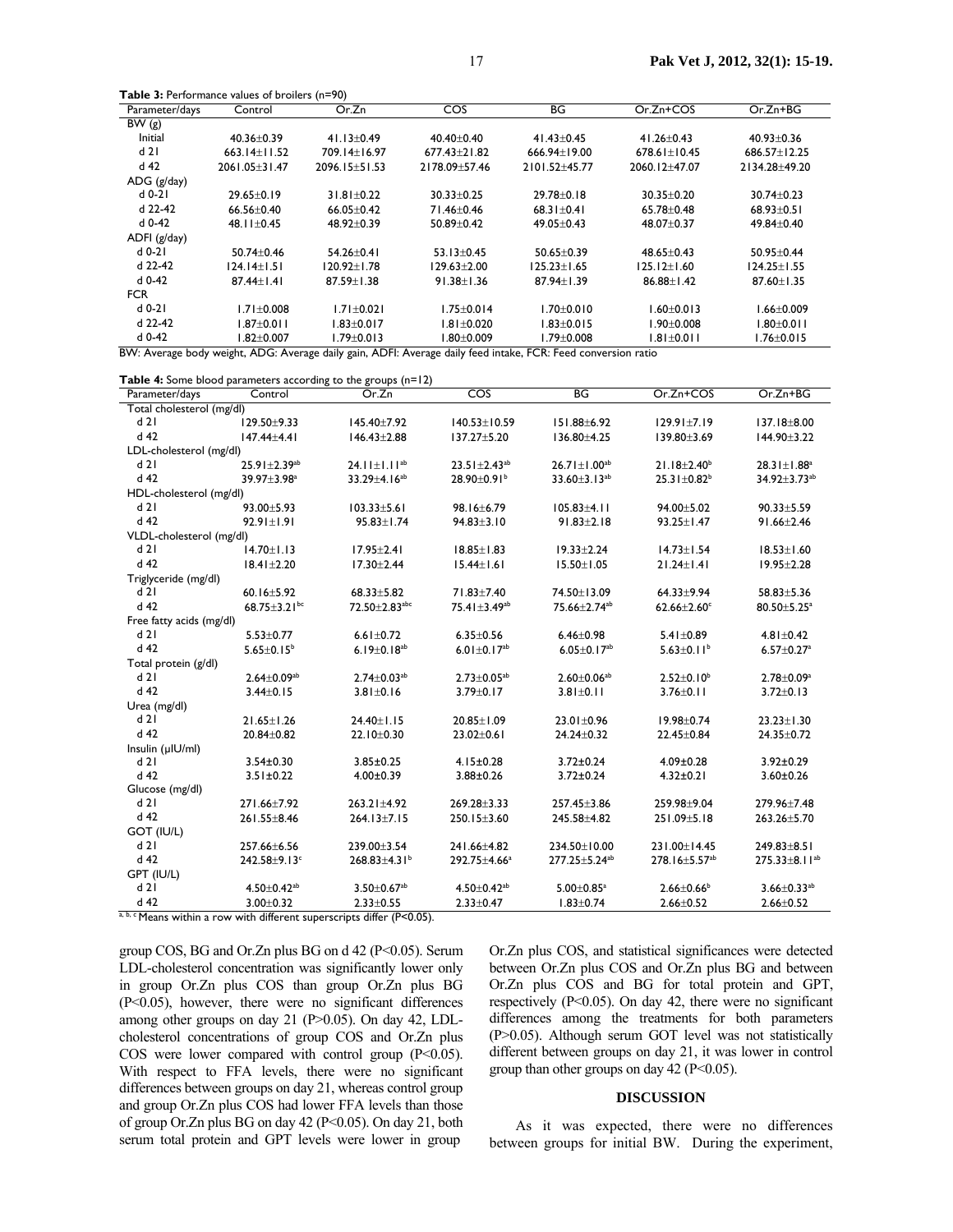BW, ADG, ADFI and FCR of broilers were not statistically different and this indicated that feed additives used in this experiment had no positive or negative effects on performance. Rossi *et al.* (2007) reported that there were no differences between groups fed 0, 15, 30, 45 ppm organic zinc (Bioplex Zn) for performance, and this result was in agreement with results of control group and group fed Or.Zn in this study.

However, in a study conducted by Ao *et al.* (2006), the use of 5, 10, 20 and 40 mg/kg diet Bioplex Zn (chelated zinc-proteinat) in broilers increased ADFI and ADG more than control group. Similarly, Yildiz *et al.* (2005) concluded that dietary supplementation of 25, 50, 75 and 100 ppm organic zinc (zinc-proteinat) in partridges increased body weight and body weight gain more than those of control group on day 56. This might be due to different organic zinc sources or species.

In the present study, addition of chitosan oligosaccharides (COS) had no effect on performance and there were no significant differences between control and experimental groups. Similarly, Huang *et al.* (2005) reported that broilers given 50 and 150 mg/kg diet COS were not statistically different from controls for performance. Contrarily, in a study conducted by Li *et al.* (2007) who diet supplemented COS in broiler diet 50 and 100 mg/kg reported higher ADG, ADFI and FCR than controls.

In this study, supplementation of β-glucan had no significant difference for performance between groups and the findings of this study was inline with Chae *et al.* (2006) who reported that use of 0, 0.02 and 0.04% β-glucan in broilers did not cause significant difference between groups for ADG, ADFI and FCR on day 0-17, 18-34 and 0-34. Rathgeber *et al.* (2007) used β-glucan in broiler diets  $0.004\%$  for starter period (d 0-14) and  $0.002\%$  for grower (d 15-24) and finisher (d 25-38) periods and no differences for ADFI and FCR were found for all periods. BWs of experimental groups were higher than those of controls in finisher period. Except for finisher period results, our findings for starter and grower periods were parallel to the findings of Rathgeber *et al.* (2007).

During the study, the difference between groups for the serum levels of total protein, HDL-cholesterol, urea, insulin and glucose were not significant. In a study conducted by Wang *et al.* (1992) on broilers with barley β-glucan, control group was fed only corn basal diet and experimental groups were fed diets containing barley or enzyme β-glucanase (1 g/kg) and barley. When compared to control group, experimental groups had significantly lower total cholesterol and LDL-cholesterol, and higher HDL-cholesterol. These results are different from our results in group BG. Although it was reported that a lower plasma cholesterol concentration associated with higher intestinal viscosity by β-glucan and β-glucans may have also had bound to bile acids, thus interfering with digestion and affecting plasma cholesterol concentrations, surprisingly, there were no significant differences between group BG and other groups in our study.

There are several opinions regarding the mechanism of action of chitosan oligosaccharides (COS) on cholesterol metabolism. According to an argument, COS inhibit micelle formation during the lipid digestion in tract by forming ionic bond with the bile salts and acids (Remunan-Lopez *et al.,* 1998). It was suggested that

chitosan and its oligomers are bound to lipids and fatty acids directly (Tanaka *et al.,* 1997).

In this study, addition of COS did not induce significant differences between control and experimental groups for total cholesterol, triglyceride and HDLcholesterol. When it was considered the similarities of cholesterol metabolism in chicks, humans and laboratory animals (Leveille *et al.,* 1975), these results were agree with Lee *et al.* (2003) who reported that the use of 3% COS had no effect on total cholesterol, triglyceride and HDL-cholesterol in rats, and were parallel to Kim *et al.* (1998) observed no difference for HDL-cholesterol between control mice fed diet with 3% cholesterol and experimental mice fed diet with 3% cholesterol plus 1% COS. Also, Li *et al.* (2007) concluded that COS (0.05%) had no effect on triglyceride, total cholesterol and HDLcholesterol levels in broilers on d 21 and 42. Other finding in our study related to lipid metabolism was the effect of COS on LDL-cholesterol. When compared to control group LDL-cholesterol levels were significantly lower (P<0.05) by the addition of 0.025% COS to diets on d 42, although there were no differences on d 21. Similarly, Li *et al.* (2007) reported that there were no differences between control and experimental group for LDL-cholesterol on d 21 even though they used two-fold level of COS, but, interestingly, they found that LDLcholesterol level of experimental group was significantly higher than that of control on d 42.

In conclusion, the use of organic zinc, β-glucan and COS individually or combined with organic zinc in broiler diets had no significant effect on performance. However, the addition of COS to diets caused descent in LDL-cholesterol significantly without any alteration in HDL-cholesterol.

## **Acknowledgement**

This study was supported by Research Fund of Istanbul University. Project numbers: 552/14082006.

### **REFERENCES**

- Ao T, JL Pierce, R Power, KA Dawson, AJ Pescatore, AH Cantor and MJ Ford, 2006. Evaluation of Bioplex  $\bar{Z}n^{\circledast}$  as an organic zinc source for chicks. Int J Poult Sci, 5: 808-811.
- AOAC, 1990. Official Methods of Analysis. 16<sup>th</sup> Ed. Association of Official Analytical Chemists, Washington, DC.
- Bilgin Ș and ZUC Fidanbaș, 2011. Nutritional properties of crab (*Potamon potamios*, Oliver 1804) in the lake of Eğridir (Turkey). Pak Vet J, 31: 239-243.
- Bolat Y, Ș Bilgin, A Günlü, L Izci, SB Koca, S Çetinkaya and HU Koca, 2010. Chitin-Chitosan yield of freshwater crab (*Potamon potamios*, Oliver 1804) shell. Pak Vet J, 30: 227-231.
- Chae BJ, JD Lohakare, WK Moon, SL Le, YH Park and TW Hahn, 2006. Effects of supplementation of beta-glucan on growth performance and immunity in broilers. Res Vet Sci, 80: 291-298.
- Hahn JD and DH Baker, 1993. Growth and plasma zinc responses of young pigs fed pharmacology levels of zinc. J Anim Sci, 71: 3020-3024.
- Hess JB, SF Bilgili, AM Parson and KM Downs, 2001. Influence of complexed zinc products on live performance and carcass grade of broilers. J Appl Anim Res, 19: 49-60.
- Huang RL, YL Yin, GY Wu, YG Zhang, TJ Li, LL Li, MX Li, ZR Tang, J Zhang, B Wang, JH He and XZ Nie, 2005. Effect of dietary oligochitosan supplementation on ileal digestibility of nutrients and performance in broilers. Poult Sci, 84: 1383-1388.
- Jeon YJ, F Shahidi and SK Kim, 2000. Preparation of chitin and chitosan oligomers and their applications in physiological functional foods. Food Rev Int, 61: 159-176.
- Jorgensen JB and B Robertsen, 1995. Yeast beta-glucan stimulates respiratory burst activity of atlantic salmon macrophages. Dev Comp Immunol, 19: 43.